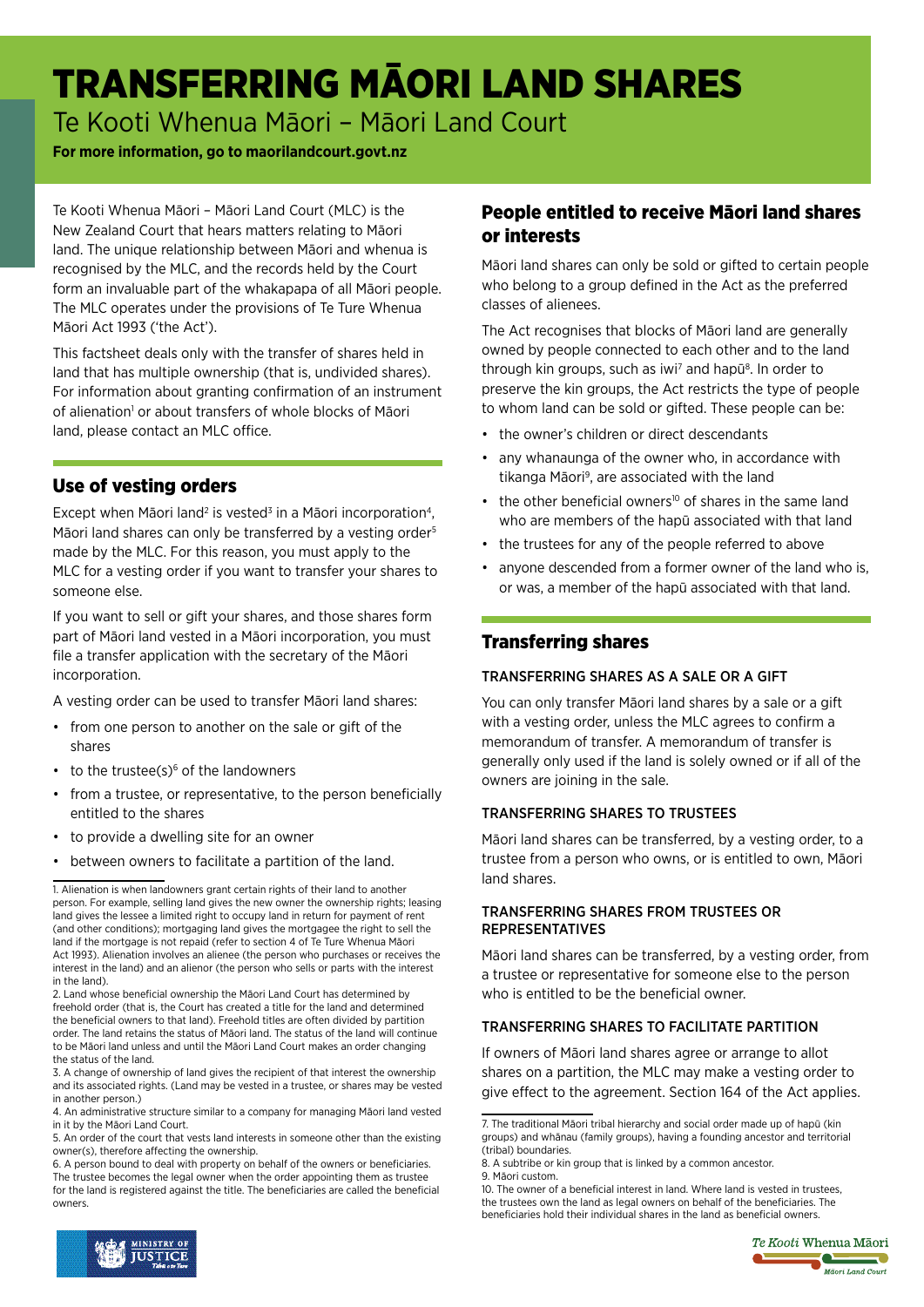# Selling shares

If Māori land shares are sold, the Court cannot sign or seal a vesting order unless it is satisfied that the money has been paid to the alienor<sup>11</sup>, to the Māori trustee or to the courtappointed agent or trustees. A certificate, signed by the Māori trustee or the court-appointed agent or trustee or the alienor, that the money has been paid, is sufficient evidence to satisfy the Court.

## Applying for a vesting order

You must apply to the MLC for a vesting order. You can apply if you are:

- the owner of the Māori land shares to be transferred
- the person who will receive the Māori land shares
- a trustee for either of the people mentioned above.

The applicant, or counsel for the applicant, must sign the application for the vesting order.

## Information required

An application for a vesting order must:

- state the relationship between the parties
- be accompanied by a whakapapa or other documentary evidence necessary to establish that the transferee belongs to one or more of the preferred classes of alienees.

If the application involves a contract<sup>12</sup> or an arrangement relating to the proposed transfer, then the contract or a written agreement between the parties must be filed with the application.

Unless the Court directs otherwise, the following items must also be filed with the application:

- a certified copy of the entry in the district valuation roll for the land in which the shares to be vested are held, or
- a valuation of that land by a registered public valuer
- a valuation of all or any other assets attached to the land.

Where a vesting order is sought to gift Māori land shares that have a value of over \$2000, the owner of the shares will need to give evidence, either in Court or in a written affidavit<sup>13</sup> or declaration, to support the application.

There is a standard application fee for a vesting order. Please ask your local MLC office about this fee.

## The court hearing

The vesting order application will be considered at an MLC hearing. The owner of the shares or interests being transferred should attend. Any person who is entitled, or will be entitled, to a beneficial interest in the land is entitled to appear and to be heard at the hearing.

# Granting a vesting order

Before granting a vesting order to transfer shares or interests, the MLC must be satisfied that:

- any instruments of alienation have been executed and attested (that is, signed and witnessed) in the manner required by the Rules of the Court. The people entitled to act as witness to the signing are set out in the application form
- the transfer is not in breach of any trust<sup>14</sup> that manages the land
- the value of the shares or interests takes into account the value of all buildings, fixtures, crops, trees, minerals and other assets or funds relating to the land
- the value of the shares and interests takes into account the relationships or special circumstances of the parties
- the purchase money, if any, has been paid to the alienor or to the Māori trustee or to the court-appointed agent or trustees.

In recognition of the principles of the Act that land is taonga tuku iho, of special significance, and to promote the retention of the land in the hands of its owners and their whānau and hapū, the judges usually require that an owner wishing to gift or sell an interest first consult with their children and whānau.

# Māori incorporation shares

Māori incorporation shares are deemed, for all purposes, to be shares in Māori land held by the incorporation but the legislation dealing with their transfer is in section 264 of the Act.

## Share registers

The Māori incorporation is required to establish a share register, an official record of the shareholders. The share register must list the shareholders' names and addresses and the shares held by each shareholder.

The secretary for the Māori incorporation maintains the share register by recording any vesting orders processed by the MLC.

# Transferring Māori incorporation shares

You may transfer your Māori incorporation shares provided that:

- the shares to be transferred do not result in a shareholding less than any minimum set by the Māori incorporation
- the shares are being transferred to a member of the preferred classes of alienees.

As a final alternative, the shares can be offered to the Māori incorporation if no members of the preferred class accept the shares.

<sup>11.</sup> The person who sells or parts with the interest in the land.

<sup>12.</sup> An agreement between two parties that is intended to be enforceable at law. Contracts are usually written, but a spoken agreement can also be a contract. 13. A written statement that is signed and sworn on oath and therefore able to be used as evidence in court.

<sup>14.</sup> An obligation binding the trustee(s) to deal with property over which they have control (the trust property) for the benefit of the beneficiaries.